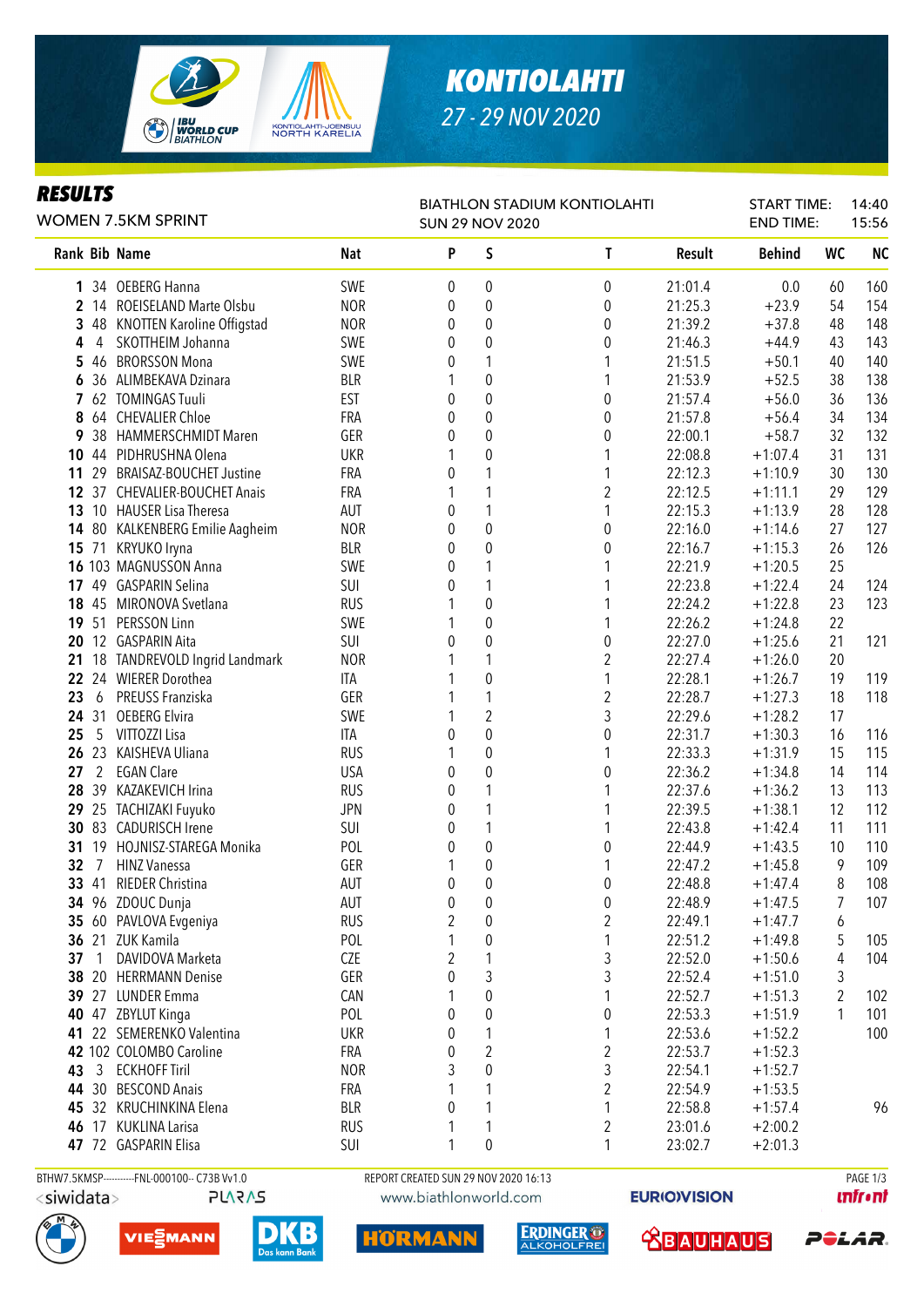

# *KONTIOLAHTI 27 - 29 NOV 2020*

BIATHLON STADIUM KONTIOLAHTI

START TIME: END TIME:

14:40 15:56

SUN 29 NOV 2020

#### *RESULTS*

WOMEN 7.5KM SPRINT

| Rank Bib Name |                                               | <b>Nat</b>      | P | S                                    | T                | <b>Result</b>      | <b>Behind</b>          | <b>WC</b> | <b>NC</b> |
|---------------|-----------------------------------------------|-----------------|---|--------------------------------------|------------------|--------------------|------------------------|-----------|-----------|
|               | 48 59 MAEDA Sari                              | <b>JPN</b>      | 2 | 0                                    | 2                | 23:03.3            | $+2:01.9$              |           | 93        |
|               | 49 33 TODOROVA Milena                         | <b>BUL</b>      | 0 | 1                                    | 1                | 23:06.5            | $+2:05.1$              |           | 92        |
|               | 50 93 BLASHKO Darya                           | <b>UKR</b>      | 0 | $\overline{2}$                       | $\overline{c}$   | 23:09.5            | $+2:08.1$              |           | 91        |
|               | 51 11 HAECKI Lena                             | SUI             | 2 | $\boldsymbol{0}$                     | $\overline{c}$   | 23:10.9            | $+2:09.5$              |           |           |
|               | 52 76 HOEGBERG Elisabeth                      | SWE             | 2 | 2                                    | 4                | 23:14.4            | $+2:13.0$              |           |           |
|               | 53 50 PUSKARCIKOVA Eva                        | <b>CZE</b>      | 2 | $\boldsymbol{0}$                     | 2                | 23:14.6            | $+2:13.2$              |           | 88        |
|               | 54 35 EDER Mari                               | <b>FIN</b>      | 1 | $\overline{c}$                       | 3                | 23:17.5            | $+2:16.1$              |           | 87        |
|               | 55 61 HETTICH Janina                          | GER             | 0 | $\overline{c}$                       | $\overline{c}$   | 23:18.0            | $+2:16.6$              |           |           |
|               | 56 100 KRUCHINKINA Irina                      | <b>BLR</b>      | 0 | $\overline{c}$                       | $\overline{c}$   | 23:19.4            | $+2:18.0$              |           |           |
|               | 57 15 INNERHOFER Katharina                    | AUT             | 0 | 3                                    | 3                | 23:20.6            | $+2:19.2$              |           |           |
| 58<br>8       | SIMON Julia                                   | FRA             | 2 | $\pmb{0}$                            | $\overline{c}$   | 23:21.1            | $+2:19.7$              |           |           |
|               | 59 13 CHARVATOVA Lucie                        | <b>CZE</b>      | 1 | $\overline{2}$                       | 3                | 23:23.4            | $+2:22.0$              |           | 82        |
| 60<br>- 9     | DZHIMA Yuliia                                 | <b>UKR</b>      | 1 | 1                                    | $\overline{2}$   | 23:25.4            | $+2:24.0$              |           |           |
|               | 61 28 SANFILIPPO Federica                     | ITA             | 0 | $\overline{2}$                       | $\overline{c}$   | 23:31.7            | $+2:30.3$              |           | 80        |
|               | 62 26 TALIHAERM Johanna                       | <b>EST</b>      | 0 | $\overline{2}$                       | $\overline{c}$   | 23:32.1            | $+2:30.7$              |           | 79        |
|               | 63 101 LIEN Ida                               | <b>NOR</b>      | 1 | $\overline{2}$                       | 3                | 23:33.7            | $+2:32.3$              |           |           |
|               | 64 67 LIE Lotte                               | BEL             | 1 | $\mathbf 0$                          | 1                | 23:35.5            | $+2:34.1$              |           | 77        |
|               | 65 74 KADEVA Daniela                          | <b>BUL</b>      | 0 | 1                                    | 1                | 23:35.7            | $+2:34.3$              |           | 76        |
|               | 66 42 GONTIER Nicole                          | ITA             | 1 | 1                                    | 2                | 23:36.0            | $+2:34.6$              |           |           |
|               | 67 43 OJA Regina                              | <b>EST</b>      | 1 | 1                                    | $\overline{c}$   | 23:41.7            | $+2:40.3$              |           | 74        |
|               | 68 58 SCHWAIGER Julia                         | <b>AUT</b>      | 2 | 1                                    | 3                | 23:43.3            | $+2:41.9$              |           |           |
|               | 69 54 EINFALT Lea                             | SLO             | 0 | $\overline{c}$                       | $\overline{c}$   | 23:43.4            | $+2:42.0$              |           | 72        |
|               | 70 77 BANKES Megan                            | CAN             | 1 |                                      | $\overline{c}$   | 23:44.5            | $+2:43.1$              |           | 71        |
|               | 71 81 SEMERENKO Vita                          | <b>UKR</b>      |   |                                      | $\overline{c}$   | 23:47.0            | $+2:45.6$              |           |           |
|               | 72 68 LARDSCHNEIDER Irene                     | ITA             | 1 |                                      | $\overline{2}$   | 23:47.1            | $+2:45.7$              |           |           |
|               | 73 90 ZDRAVKOVA Maria                         | <b>BUL</b>      | 0 | $\pmb{0}$                            | $\pmb{0}$        | 23:48.8            | $+2:47.4$              |           | 68        |
|               | 74 87 VORONINA Tamara                         | <b>RUS</b>      | 1 | $\overline{2}$                       | 3                | 23:51.4            | $+2:50.0$              |           |           |
|               | 75 91 HACHISUKA Asuka                         | <b>JPN</b>      | 0 | $\pmb{0}$                            | $\pmb{0}$        | 23:52.9            | $+2:51.5$              |           | 66        |
|               | 76 70 REID Joanne                             | <b>USA</b>      | 1 | 2                                    | 3                | 24:00.5            | $+2:59.1$              |           | 65        |
|               | 77 73 KLEMENCIC Polona                        | SL <sub>O</sub> | 2 | 0                                    | $\overline{2}$   | 24:03.2            | $+3:01.8$              |           | 64        |
|               | 78 57 MINKKINEN Suvi                          | <b>FIN</b>      | 1 | 1                                    | $\overline{c}$   | 24:03.7            | $+3:02.3$              |           | 63        |
|               | 79 40 DUNKLEE Susan                           | <b>USA</b>      | 1 | $\overline{2}$                       | 3                | 24:06.0            | $+3:04.6$              |           | 62        |
|               | 80 66 BEAUDRY Sarah                           | CAN             | 4 | $\boldsymbol{0}$                     | 4                | 24:09.5            | $+3:08.1$              |           | 61        |
|               | 81 85 IRWIN Deedra                            | <b>USA</b>      | 0 | $\overline{2}$                       | 2                | 24:10.5            | $+3:09.1$              |           |           |
|               | 82 52 FROLINA Anna                            | <b>KOR</b>      | 2 | 1                                    | 3                | 24:11.5            | $+3:10.1$              |           | 57        |
|               | 83 86 MOSER Nadia                             | CAN             | 0 | 2                                    | 2                | 24:13.3            | $+3:11.9$              |           |           |
|               | 84 95 LAARI Sanna                             | <b>FIN</b>      | 0 | $\overline{c}$                       | 2                | 24:14.3            | $+3:12.9$              |           | 53        |
|               | 85 16 LIGHTFOOT Amanda                        | GBR             |   |                                      | 2                | 24:14.5            | $+3:13.1$              |           | 51        |
|               | 86 97 LEHTLA Kadri                            | EST             | 0 |                                      |                  | 24:14.8            | $+3:13.4$              |           |           |
|               | 87 94 SCHNEIDER Sophia                        | GER             |   | $\overline{c}$                       | 3                | 24:19.6            | $+3:18.2$              |           |           |
|               | 88 69 KLIMINA Darya                           | KAZ             | 0 | $\sqrt{2}$                           | $\boldsymbol{2}$ | 24:29.3            | $+3:27.9$              |           | 45        |
|               | 89 63 PITON Karolina                          | POL             | 0 | 3                                    | 3                | 24:34.8            | $+3:33.4$              |           |           |
|               | 90 98 ZADRAVEC Nina                           | SL <sub>0</sub> |   |                                      | 2                | 24:44.0            | $+3:42.6$              |           | 41        |
|               | 91 56 KOCERGINA Natalja                       | LTU             |   | 2                                    | 3                | 24:45.0            | $+3:43.6$              |           | 39        |
|               | 92 65 BELCHENKO Yelizaveta                    | KAZ             | 2 | 0                                    | 2                | 24:45.8            | $+3:44.4$              |           | 37        |
|               | 93 79 JISLOVA Jessica                         | <b>CZE</b>      | 2 | 2                                    |                  |                    |                        |           |           |
|               | 94 104 LESCINSKAITE Gabriele                  | LTU             | 0 | 2                                    | 4<br>2           | 24:47.9<br>24:51.6 | $+3:46.5$<br>$+3:50.2$ |           | 33        |
|               |                                               |                 |   |                                      |                  |                    |                        |           |           |
|               | BTHW7.5KMSP-----------FNL-000100-- C73B Vv1.0 |                 |   | REPORT CREATED SUN 29 NOV 2020 16:13 |                  |                    |                        |           | PAGE 2/3  |

- <siwidata>
- **PLARAS**







HORMAN

ERDINGER O



 **<u>CBAUHAUS</u>** 

*<u><u>Infront</u>*</u>

POLAR.